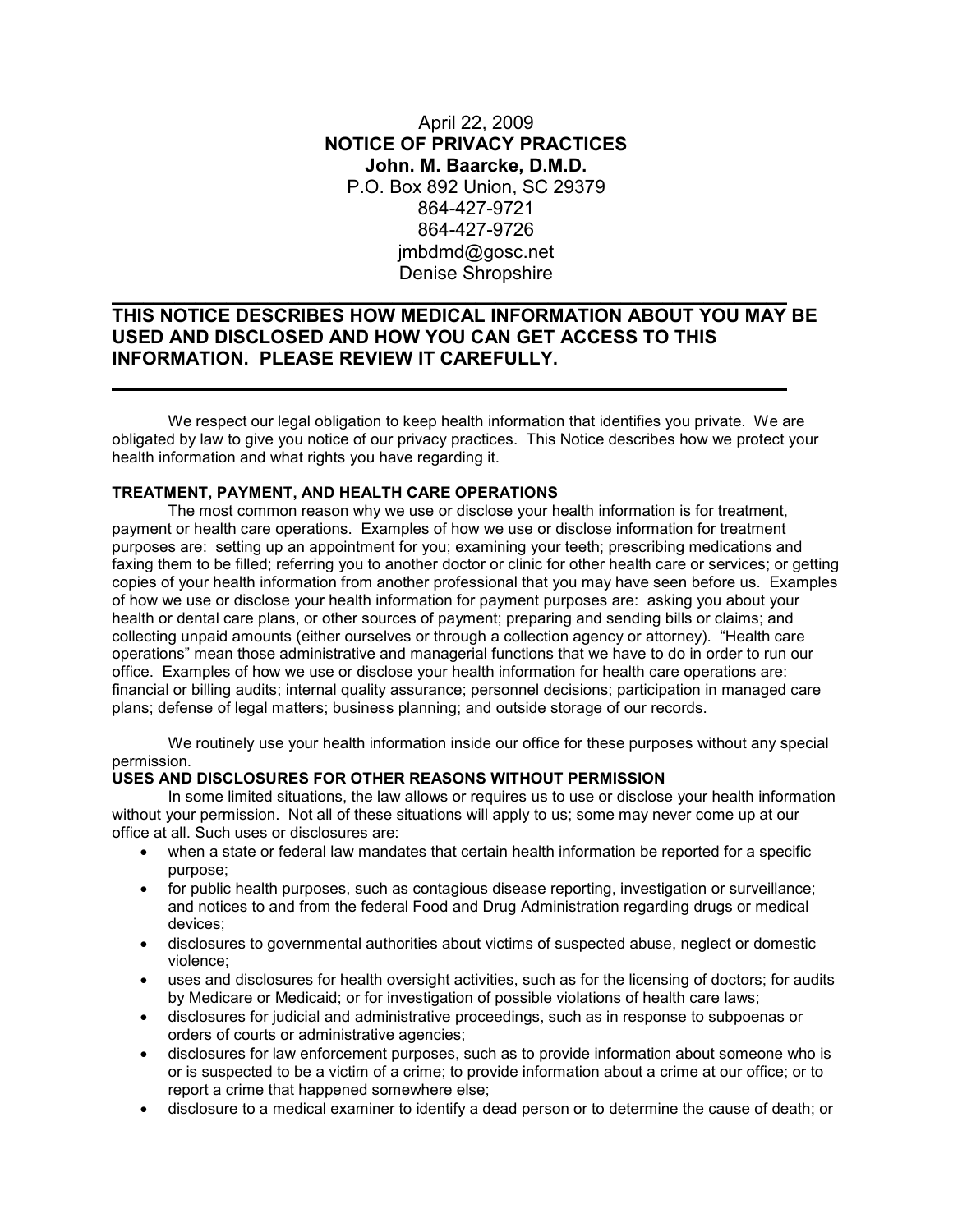to funeral directors to aid in burial; or to organizations that handle organ or tissue donations;

- uses or disclosures for health related research;
- uses and disclosures to prevent a serious threat to health or safety;
- uses or disclosures for specialized government functions, such as for the protection of the president or high ranking government officials; for lawful national intelligence activities; for military purposes; or for the evaluation and health of members of the foreign service;
- disclosures of de-identified information;
- disclosures relating to worker's compensation programs;
- disclosures of a "limited data set" for research, public health, or health care operations;
- incidental disclosures that are an unavoidable by-product of permitted uses or disclosures;
- disclosures to "business associates" who perform health care operations for us and who commit to respect the privacy of your health information;
- **FEDIT:** Ispecify other uses and disclosures affected by state law].

 Unless you object, we will also share relevant information about your care with your family or friends who are helping you with your dental care.

### **APPOINTMENT REMINDERS**

We may call or write to remind you of scheduled appointments, or that it is time to make a routine appointment. We may also call or write to notify you of other treatments or services available at our office that might help you. Unless you tell us otherwise, we will mail you an appointment reminder on a post card, and/or leave you a reminder message on your home answering machine or with someone who answers your phone if you are not home.

## **OTHER USES AND DISCLOSURES**

We will not make any other uses or disclosures of your health information unless you sign a written "authorization form." The content of an "authorization form" is determined by federal law. Sometimes, we may initiate the authorization process if the use or disclosure is our idea. Sometimes, you may initiate the process if it's your idea for us to send your information to someone else. Typically, in this situation you will give us a properly completed authorization form, or you can use one of ours. If we initiate the process and ask you to sign an authorization form, you do not have to sign it. If you do not sign the authorization, we cannot make the use or disclosure. If you do sign one, you may revoke it at any time unless we have already acted in reliance upon it. Revocations must be in writing. Send them to the office contact person named at the beginning of this Notice.

## **YOUR RIGHTS REGARDING YOUR HEALTH INFORMATION**

The law gives you many rights regarding your health information. You can:

- ask us to restrict our uses and disclosures for purposes of treatment (except emergency treatment), payment or health care operations. We do not have to agree to do this, but if we agree, we must honor the restrictions that you want. To ask for a restriction, send a written request to the office contact person at the address, fax or E Mail shown at the beginning of this Notice.
- ask us to communicate with you in a confidential way, such as by phoning you at work rather than at home, by mailing health information to a different address, or by using E mail to your personal E Mail address. We will accommodate these requests if they are reasonable, and if you pay us for any extra cost. If you want to ask for confidential communications, send a written request to the office contact person at the address, fax or E mail shown at the beginning of this Notice.
- ask to see or to get photocopies of your health information. By law, there are a few limited situations in which we can refuse to permit access or copying. For the most part, however, you will be able to review or have a copy of your health information within 30 days of asking us (or sixty days if the information is stored off-site). You may have to pay for photocopies in advance. If we deny your request, we will send you a written explanation, and instructions about how to get an impartial review of our denial if one is legally available. By law, we can have one 30 day extension of the time for us to give you access or photocopies if we send you a written notice of the extension. If you want to review or get photocopies of your health information, send a written